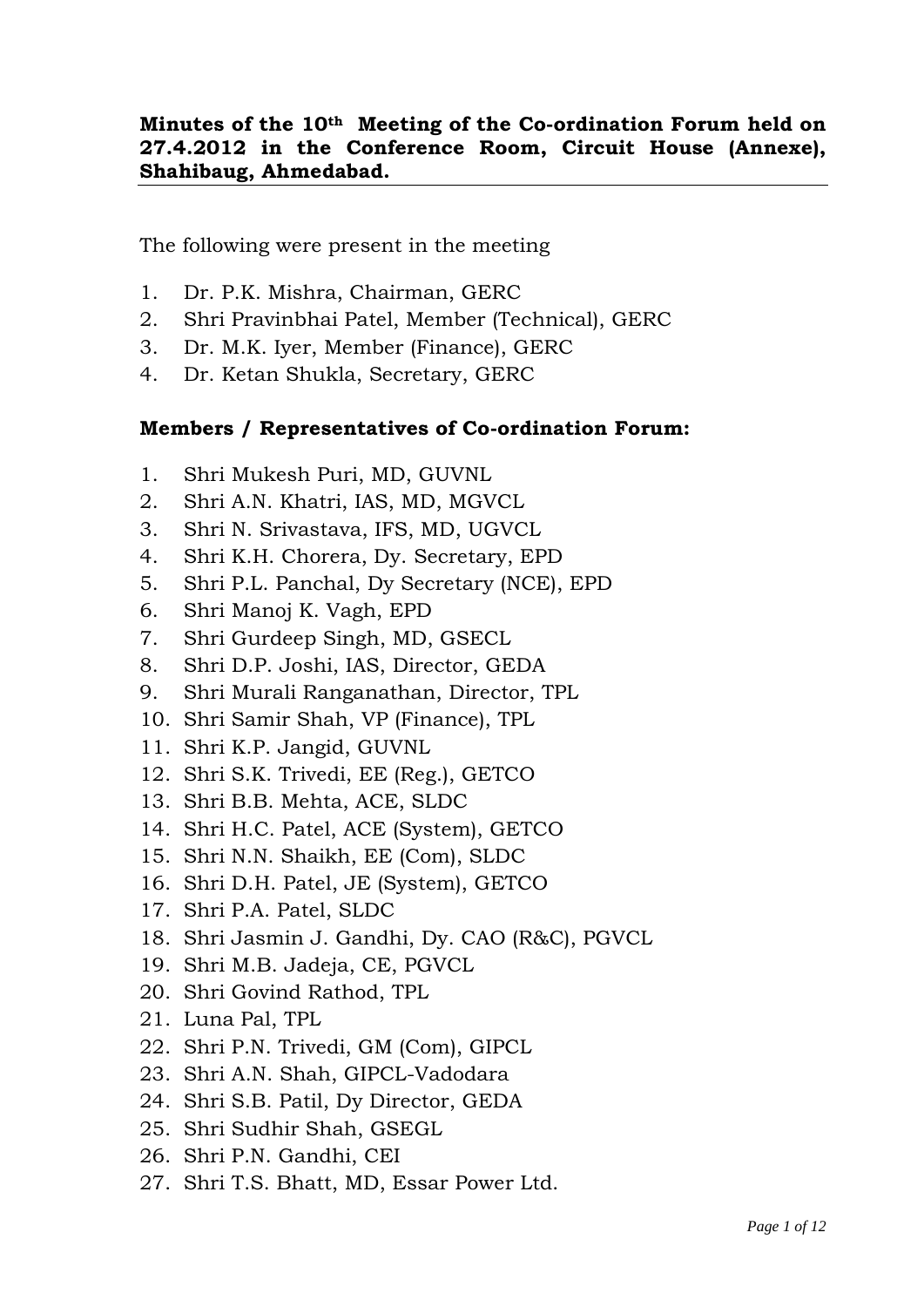- 28. Shri Vipul H Jadav, Adani Power Ltd.
- 29. Shri Mehul Rupera, MUPL
- 30. Shri N. Borwankar, KPT
- 31. Shri P.S. Pathan, SE (E), KPT
- 32. Shri R.S. Sharma, MGVCL
- 33. Shri M.P. Trivedi, MGVCL
- 34. Shri Y.B. Sukhadia, ACE (RC&V), MGVCL
- 35. Shri D.B. Patel, DE, UGVCL
- 36. Shri D.C. Parmar, UGVCL
- 37. Shri B.V. Shah, Addl. C.E. (C&R), DGVCL
- 38. Shri R.K. Patel, SE (DSM), DGVCL
- 39. Prof. Sidharth Sinha, IIM-A
- 40. Shri Sunil Mishra, The Gintel World
- 41. Shri Kapil K. Narula, Columbia University (CIPT)
- 42. Shri Nikunj Parikh, Columbia University

#### **Officers of the Commission:**

- 1. Shri D.R. Parmar, Joint Director
- 2. Shri S.R. Pandey, Legal Advisor
- 3. Shri B.R. Joshi, Technical Consultant
- 4. Shri S.T. Anada, Dy. Director
- 5. Shri G.H. Patel, Dy. Director
- 6. Shri Apurva Adhvaryu, Dy. Director

The meeting was presided over by Dr. P.K.Mishra, Chairman, GERC.

Dr. Ketan Shukla, Secretary, GERC welcomed the members of the Co-ordination Forum outlining in brief the various achievements of GERC. He then requested Dr P.K. Mishra, Hon"ble Chairman, GERC to deliver his opening address.

Dr P.K. Mishra, Chairman, GERC in his opening address complimented the utilities and other organizations for their efforts in ensuring that the Gujarat power sector is in the forefront amongst the utilities in the country. He congratulated UGVCL, MGVCL, and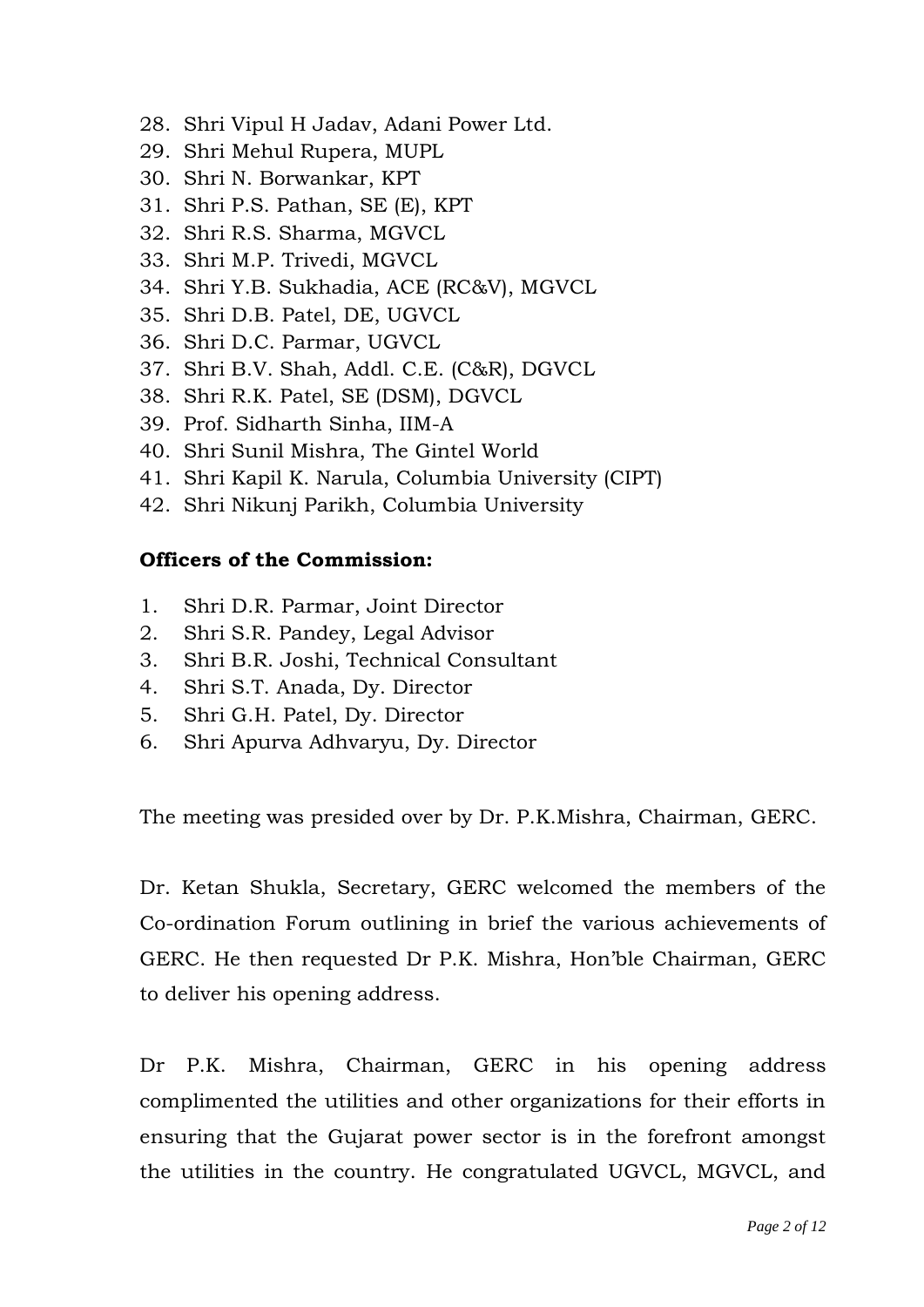GETCO, for getting the National Awards for meritorious performance in the power sector, from the Ministry of Power, Government of India. It was noted that GETCO is awarded gold shield for the early completion of 220/66 Bhat sub-station in the year 2009-10 near Changodar, Ahmedabad, while UGVCL and MGVCL have been awarded gold and bronze shields respectively for the year 2010-11 under the category – "Performance of Distribution Companies".

Then the agenda items were taken up for discussion.

# **Item No.1 Approval of the Minutes of the 9th Meeting of the Co-ordination Forum held on 16th November 2011.**

The minutes of the 9th Meeting of the Co-ordination Forum had been sent to all the members. The minutes were confirmed after deleting the following suggestion of GUVNL in item No. 4 of the 9th meeting of the Forum held on 16th November 2011.

*"In this regard, GUVNL suggested that only in cases where delay has occurred on account of delayed allocation of land by Government of Gujarat order, there seems to be some justification. In case of other developers there is no reason not to fulfill the deadlines as prescribed in the PPA".* 

The above line stands deleted in the approved minutes.

# **Item No. 2 Action Taken Report on the Minutes of 9th Meeting of the Co-Ordination Forum.**

The action taken report on the minutes of the 9<sup>th</sup> meeting of the Coordination Forum was discussed in detail.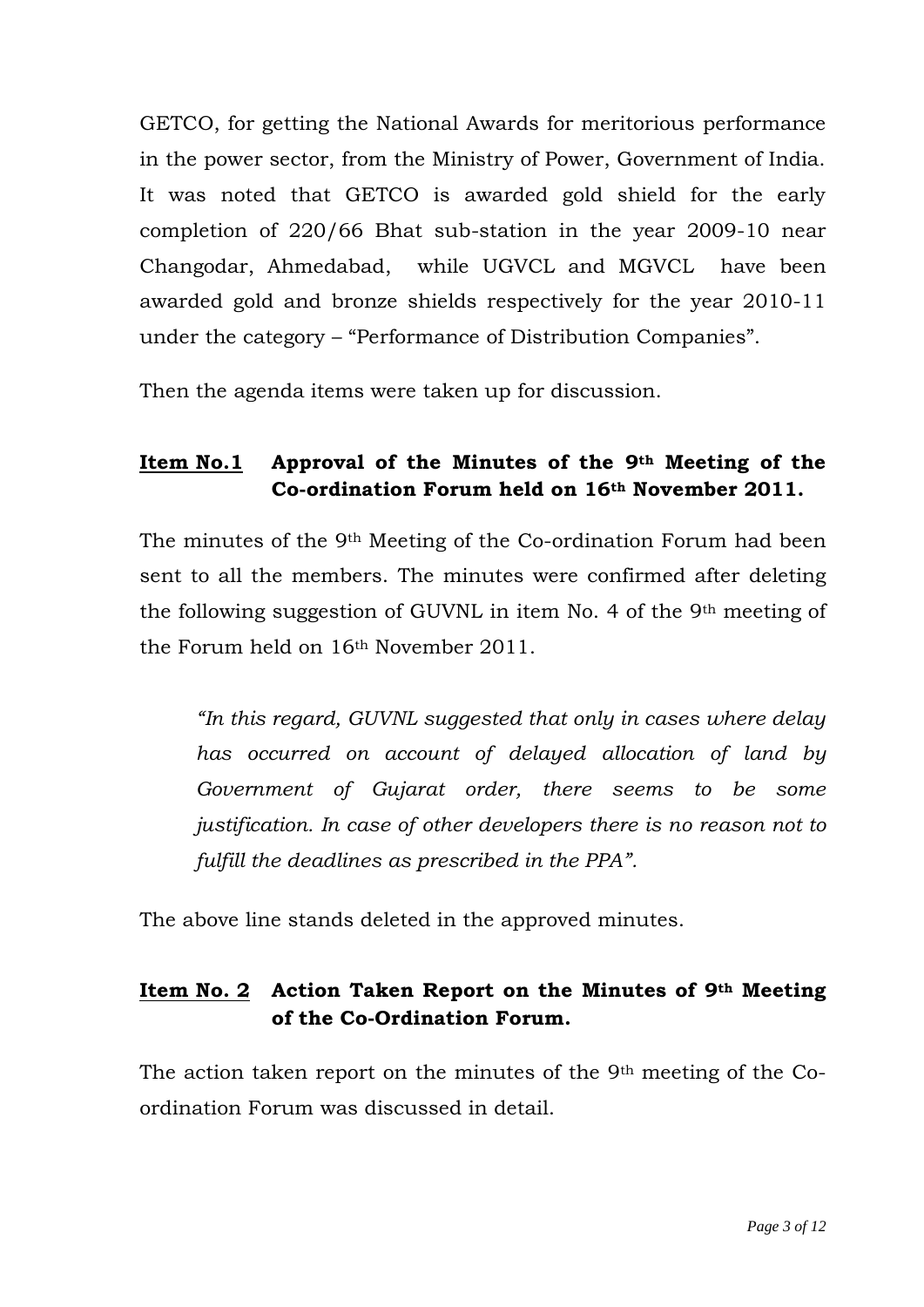- 2(a) Chairman GERC appreciated the efforts of SLDC for fully implementing the recommendation of the consultants on merit order. The Chief Engineer, SLDC explained the action taken to ensure transparency in its functioning and informed that a comprehensive web based application is developed and implemented for scheduling the activities and more than 36 people have been trained at NTPI, Bangalore. MD, GUVNL indicated that the issue of ring fencing of SLDC is already implemented as it worked as an independent entity. However, the proposal to form SLDC as an independent company has been submitted to Government.
- 2(c) Shri Pravinbhai Patel, Hon"ble Member (Tech), GERC gave details of the meeting held with SLDC on 24.11.2011 on various issues arisen due to implementation of Open Access Regulations. Detailed instructions have been issued to SLDC and the constituents to ensure proper implementation of the Open Access Regulations. Members expressed their satisfaction over SLDC"s functioning regarding Open Access.

#### **(Action: SLDC)**

2(d) Chairman, GERC sought the status on the issues of coordination among the various agencies in the context of safety and security in the electricity industry. It was decided that the concerned government agencies and local authorities would be approached for making land/corridors for power distribution in the urban planning. Shri Murali Rangnathan, MD, TPL indicated that they have approached the agencies involved, but are yet to see any concrete result. They sought intervention of the Regulator. In this regard, it was suggested that the utilities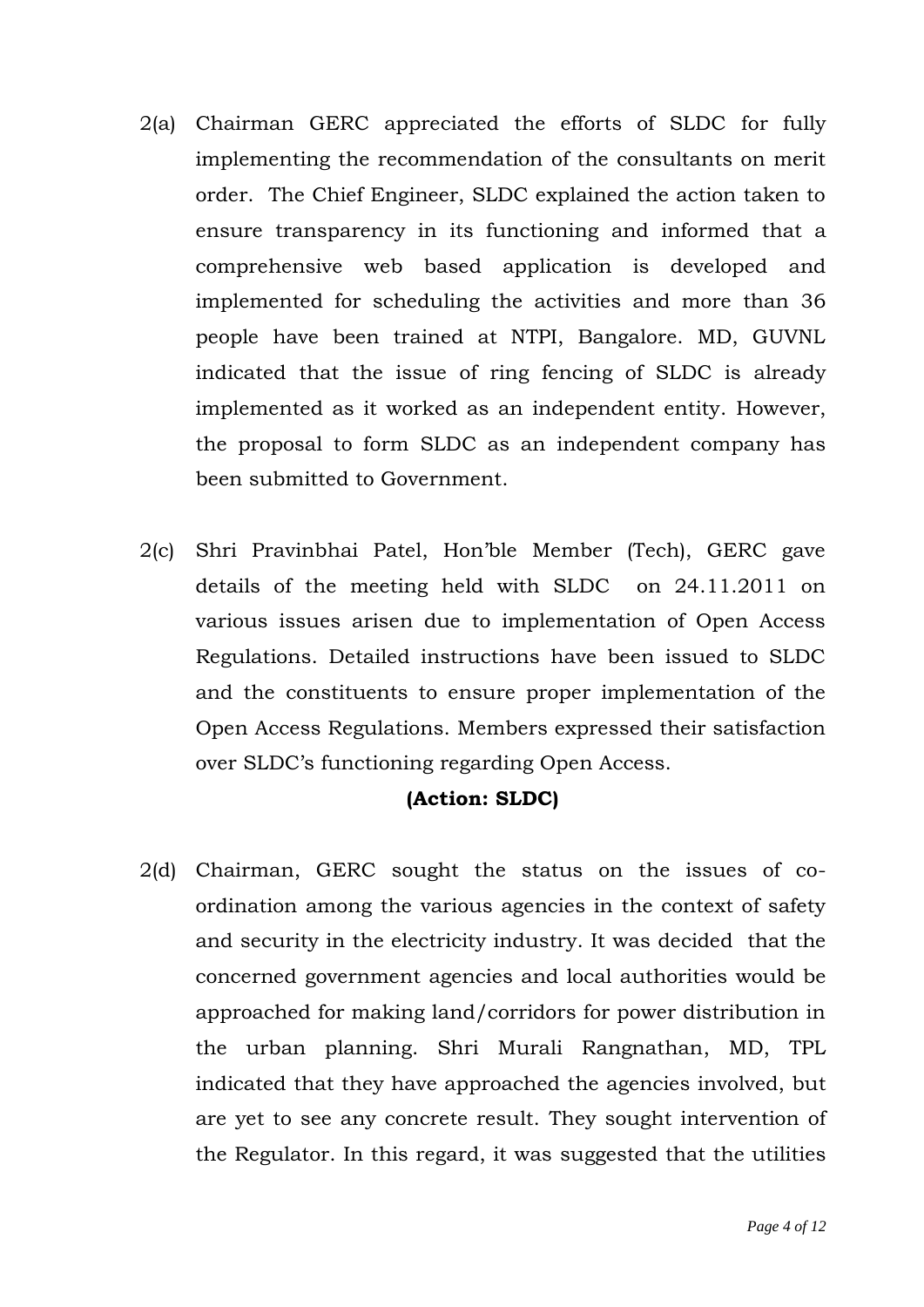and TPL shall jointly make representation to the Government in view of the congession and non-availability of adequate land for setting up the substation and such other facilities within city areas.

# **(Action: Utilities/TPL)**

3. The issue of change in the electricity duty structure was discussed in detail. CEI indicated that he had already approached the Government for making necessary changes in consonance with the changes made in the tariff structure by GERC. Shri Chorera, Dy. Secretary, Energy & Petrochemicals Dept., GoG, indicated that the proposal shall be sent to the Finance Department. Chairman, GERC suggested that the matter must be taken up with the Government urgently and the progress of the same should be indicated to GERC from time to time.

# **(Action: EPD)**

6. Chairman, GERC appreciated the analytical report on accidents by the Committee headed by MD, UGVCL. He suggested that the recommendations of the Committee should be implemented and also proper pre-monsoon maintenance should be done to ensure prevention of the accidents.

#### **(Action: DISCOMs)**

- 7. On the progress of various transmission projects a presentation was made by GETCO separately.
- 8. MD, GEDA presented details on the compliance of RPO by the utilities and indicated that there were some shortfalls during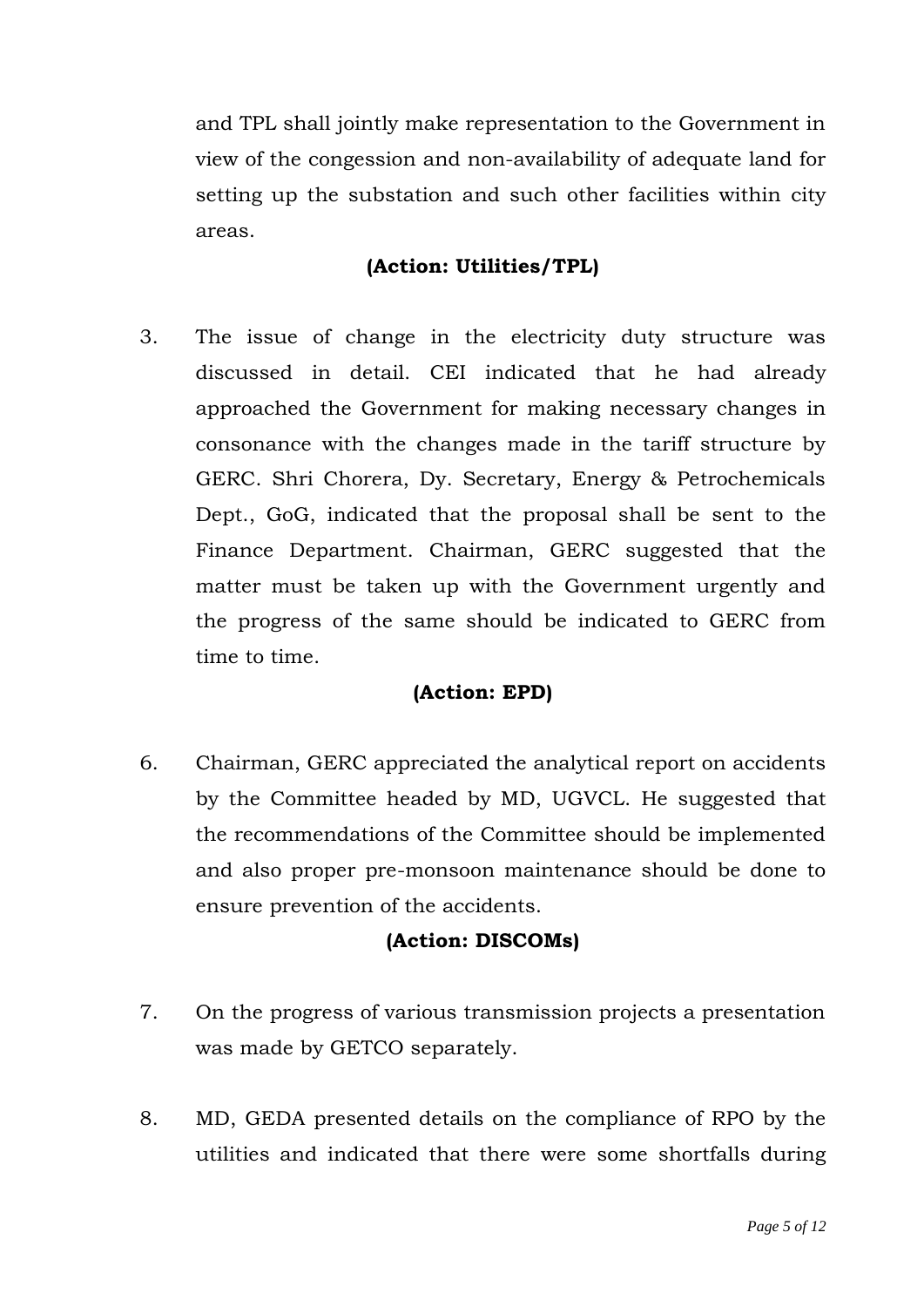the year. MD, GUVNL indicated that they have already approached MNRE to allow distribution utilities for solar REC. Chairman, GERC indicated that in order to examine the various issues arising out of the shortfall in RPO, a *suo-motu* petition would be initiated by GERC.

9. The issue of standard PPA was discussed both for Renewable Energy as well as conventional power. GERC has published the draft guidelines for power purchase by the Discoms and a standard PPA for renewable energy. The utilities were requested to send their suggestions as early as possible.

# **(Action: DISCOMs and TPL)**

- 12. As the Discoms have not submitted their tariff petitions for the FY 2012-13, GERC has initiated *suo-motu* proceedings in the matter.
- 13. The Chief Engineer, PGVCL indicated that recently he had discussion with Shakti Foundation on the energy efficiency programmes and initiated action on the same.

#### **(Action: PGVCL)**

# **Item No. 3 Tariff Orders for FY 2012-13**

Chairman, GERC indicated that the tariff orders for GETCO and SLDC had already been issued and the orders for GSECL, MPSEZ and TPL are under discussion. As there was no tariff petition filed by Discoms, suo-motu proceedings have been initiated for True up of FY 2010-11 and determination of tariff for FY 2012-13 for the Discoms.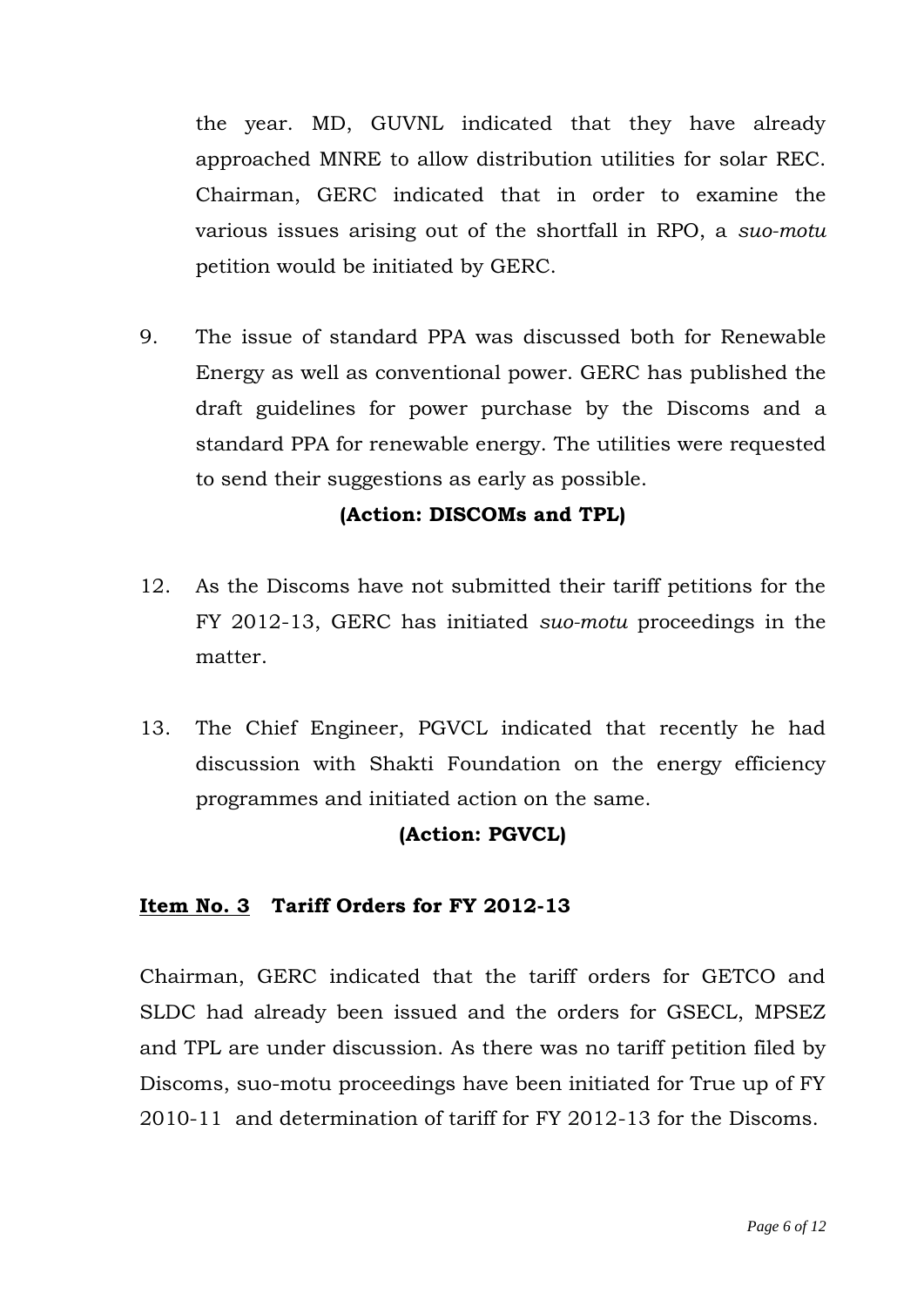# **Item No.4 Fuel Audit of GSECL and TPL stations.**

Chairman, GERC indicated that M/s. PriceWaterHouse Coopers Pvt Ltd. has been appointed to carry out fuel audit of GSECL and TPL stations keeping in order to examine the methodology of calculation of FPPPA charges by the utilities. The consultant has already started the work and shall submit the report in due course.

# **Item No. 5 Highlight of Solar Tariff Order.**

The solar tariff order for the second control period has already been issued by GERC and the same was appreciated by all. Some of the members indicated that there is need to encourage hybrid stations which may include solar, biomass etc. Chairman, GERC indicated that the Commission could look into such projects on a case to case basis as and when such proposals are received.

#### **Item No. 6 Standard of Performance (SoP)**

The SoP report was discussed at length. A detailed discussion on the T&D losses was held and it was felt that UGVCL should make more efforts to bring down the T&D losses. Chairman, GERC suggested that the utilities should make efforts to ensure proper compliance of SoP and ensure that the consumer complaints are redressed expeditiously.

#### **(Action: Utilities)**

# **Item No. 7 Status of Transmission Projects – Presentation by GETCO**

GETCO made a comprehensive presentation on the status of various projects and the reasons for delay on some of the projects due to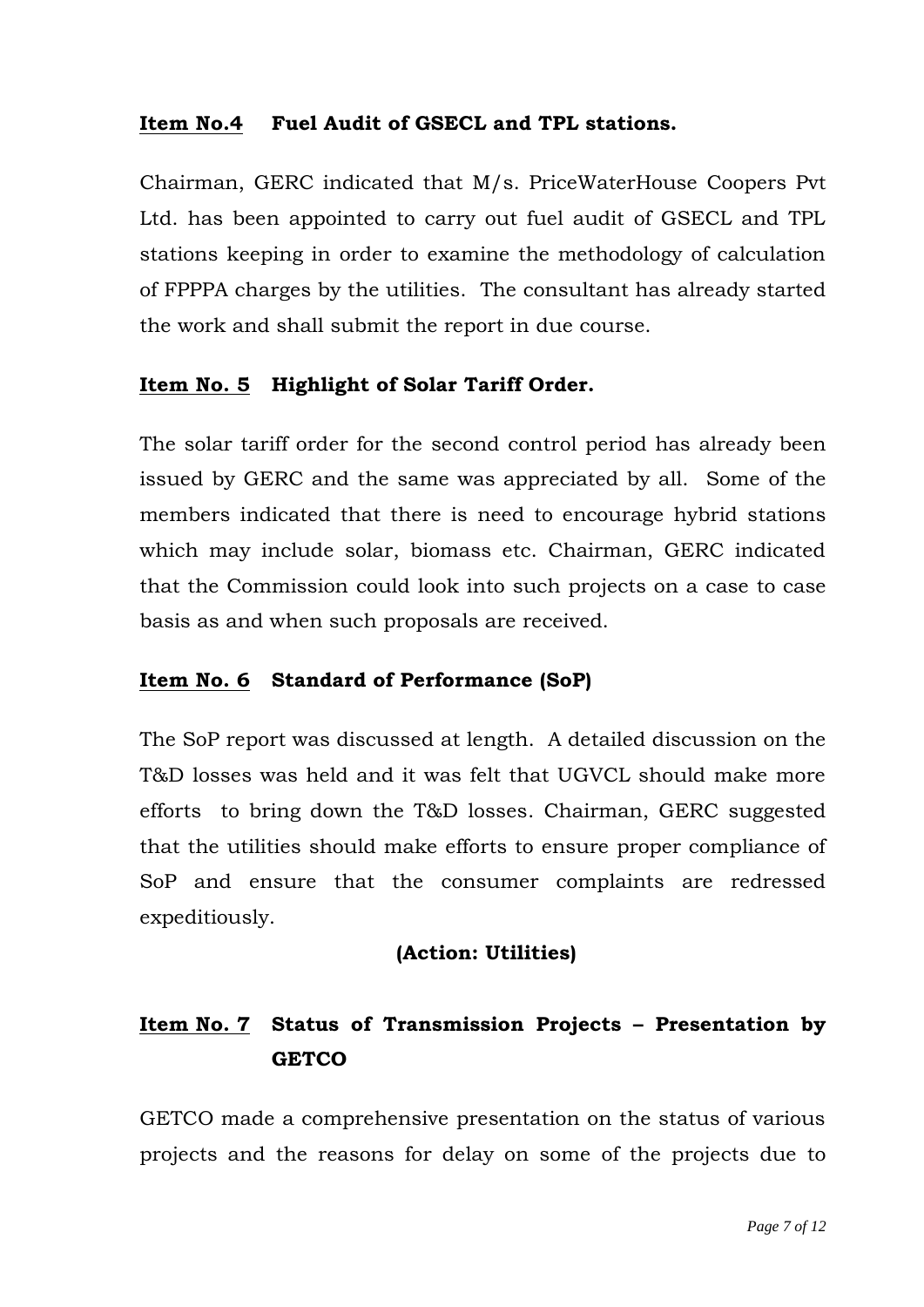Right of Way (RoW) and other issues. Shri Pravinbhai Patel, Member (Tech), GERC indicated that GETCO has to make efforts to ensure timely completion of some of the evacuation projects which are still lagging behind. In fact, as per the stipulation, the transmission projects should be ready six months before the commissioning of the power station. GETCO shall look into this issue and give the status on the projects from time to time to GERC. Further, the GETCO shall finalize the recommendation for amendments in the State Grid Code in line with the Indian Electricity Grid Code. Regarding Determination of Transmission Charges on the line of "Point of Connection Charges" based on distance and direction, the GETCO shall initiate suitable action. TPL and GUVNL requested the Commission to advise the state government to earmark some land at required locations for the development of power facilities. Chairman GERC suggested that they could file a separate petition before the GERC for the same.

#### **(Action: GETCO)**

# **Item No.8 Proposed guideline for signing of PPA for Power and Renewable Energy**

GERC has already published the draft guidelines for power purchase by the Discoms, including PPA for the renewable energy. The utilities should submit their comments so that the same can be finalized at the earliest.

#### **Item No. 9 Status of Renewable Energy – Presentation by GEDA**

GEDA made a presentation on the status of RPO and the current status of wind and solar generation in the State. Chairman, GERC,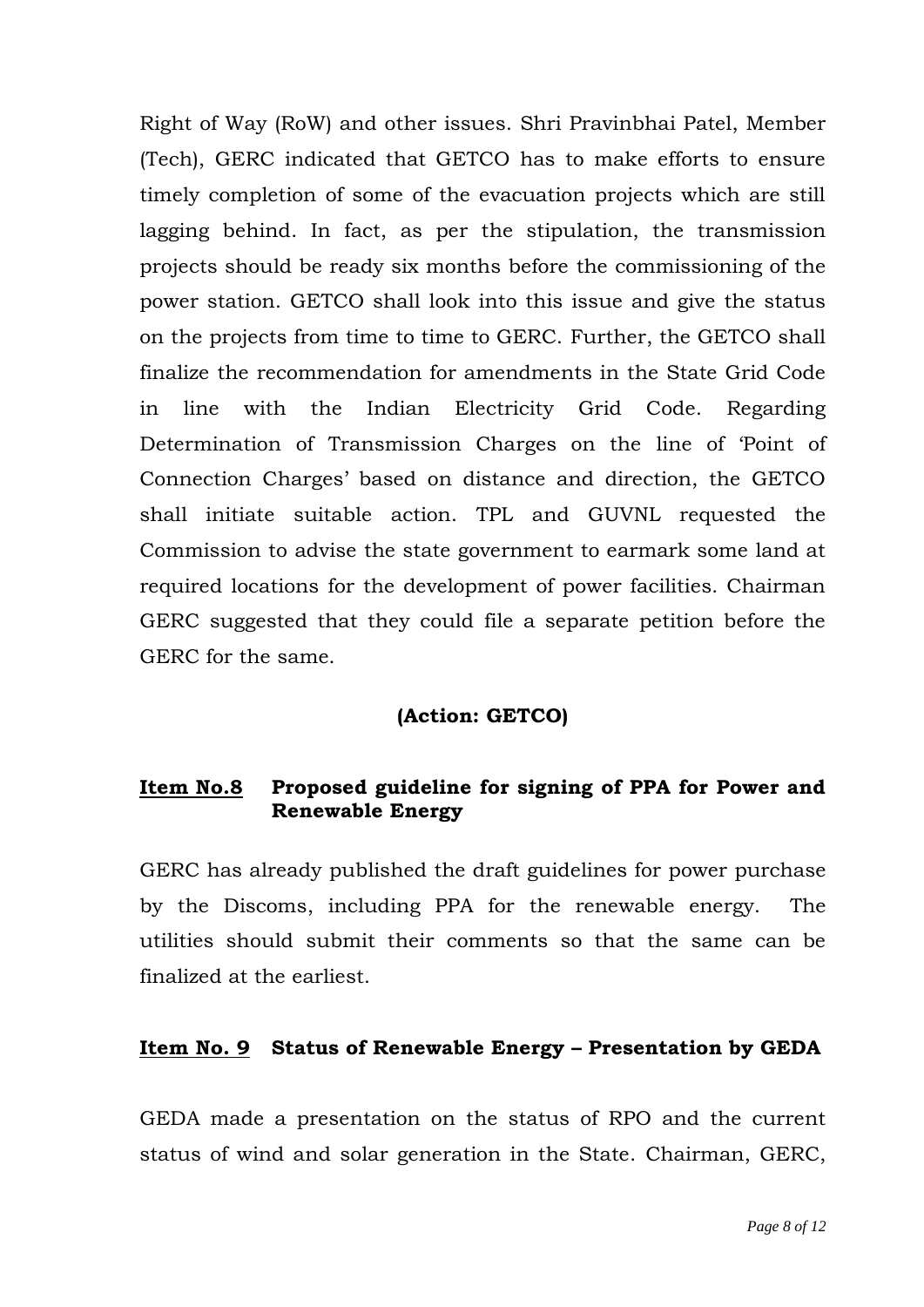while appreciating the efforts in putting Gujarat on the solar map, indicated that a formal analysis of compliance of RPO is also essential and the same shall be taken up in the *suo-motu* proceedings initiated by GERC.

#### **Item No.10 Presentation on Power Sector Scenario by GUVNL**

MD, GUVNL made a comprehensive presentation on the existing power sector scenario and expressed satisfaction on the current supply demand position. With the commissioning of the new projects coming up in the near future, GUVNL will be in a position to cater to the demand that may arise in the State. Chairman, GERC appreciated the efforts of GUVNL in this regard.

# **Item No. 11: Presentations on "Distribution Franchisee" by Shri Murli Rangnathan, MD, TPL and Prof. Sidharth Sinha, IIM, Ahmedabad.**

Shri Murali Rangnathan, MD, TPL presented a case study on the distribution franchise model being implemented in Bhiwandi area of MSEDCL. He indicated that while there is no standard model for franchise, the model adopted in case of Bhiwandi was giving the desired result. He suggested a tariff indexation ratio so as to get the benefits of the increase in tariff, if any, on year to year basis. The present franchise agreement for Bhiwandi was for a period of 10 years. He also highlighted the good management practices that were adopted to ensure adequate power supply and consumer satisfaction in the Bhiwandi area. He also indicated that in view of the fact that huge capital expenditure is required to renovate and modernize the network in the franchisee distribution area, the franchisee should have a long tenure of 20-25 years with assured income so that the distribution franchisee can invest for system improvement. He also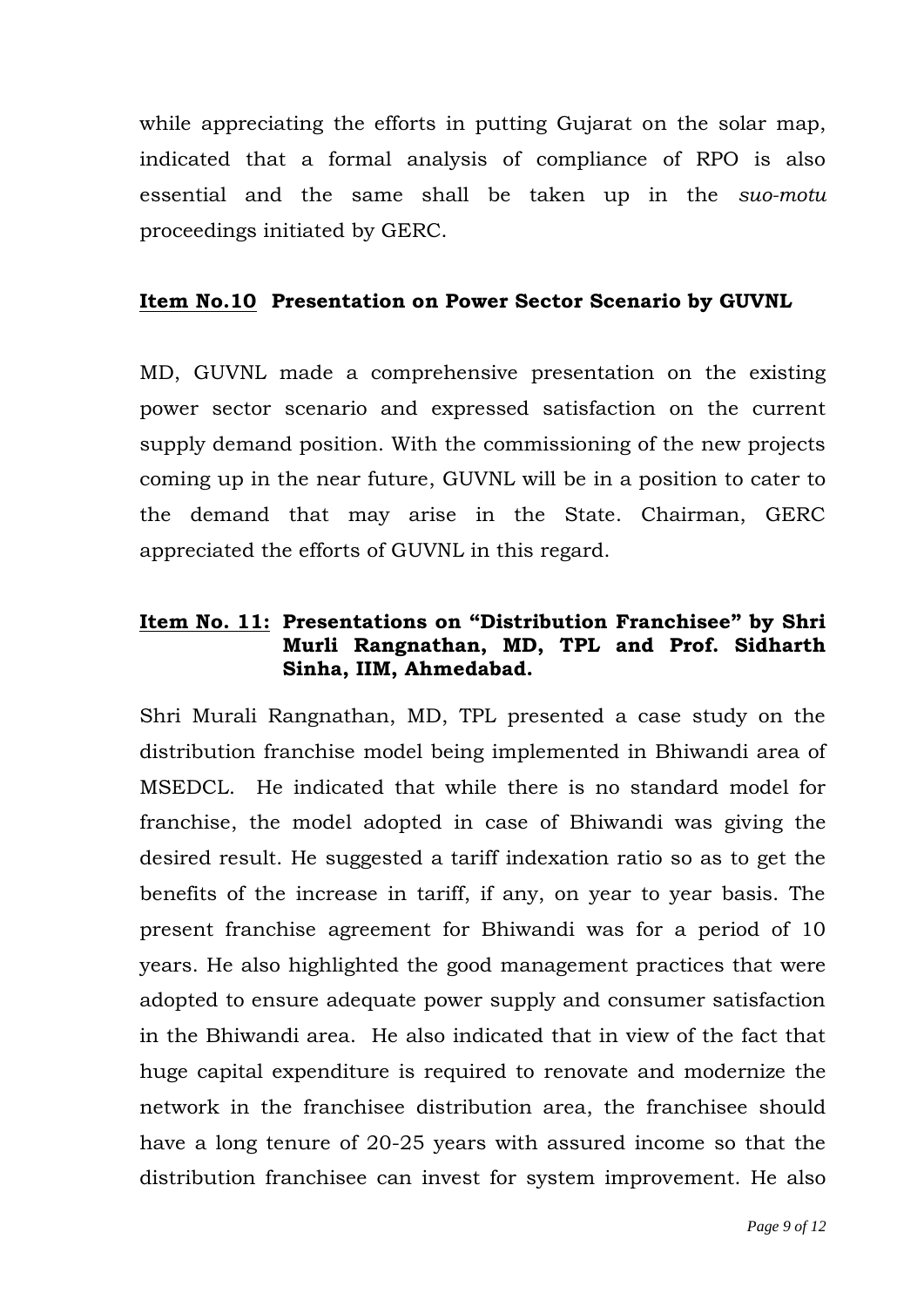indicated that the key requirement for DF arrangement was to ensure that the qualifying criteria for bidders are stringent so as to avoid inexperienced/non-serious players. Penalty for nonachievement of loss reduction trajectory, and making the franchisee answerable to the regulator etc. could ensure that the interest of the consumers of the franchise area is protected.

The presentation was followed by a presentation by Prof. Sidharth Sinha, IIM, Ahmedabad. Prof. Sinha stated that the main advantages of the Distribution Franchisee Agreement (DFA) are: it protects the Franchisee against regulatory uncertainty related to tariffs, provides them freedom to undertake capital expenditure without regulatory approval and other bureaucratic procedures and enables them to pick and choose from existing DISCOM employees with no obligation to employ all the existing employees. In return, the franchisee takes on the full risk of reducing AT&C losses. He emphasised on needs of development of capacity by DISCOMs to manage the bidding process and undertake negotiations, e.g., a model for bid evaluation and availability of reliable information. DISCOMs need to monitor the Franchisee, ensure regulatory compliance, and redeploy surplus employees. DISCOMs should develop capacity to learn from the Franchise experience to bring about changes in other parts of the organization. He opined that DISCOMs need to develop a long term plan for the use of Franchising like, evolve a policy for what action to take at the end of the franchise agreement; whether to continue with the franchise or revert to direct management.

Chairman, GERC appreciated the presentations made by both the experts. The distribution franchisee method can be conducive and effective in the areas where substantial measures and improvements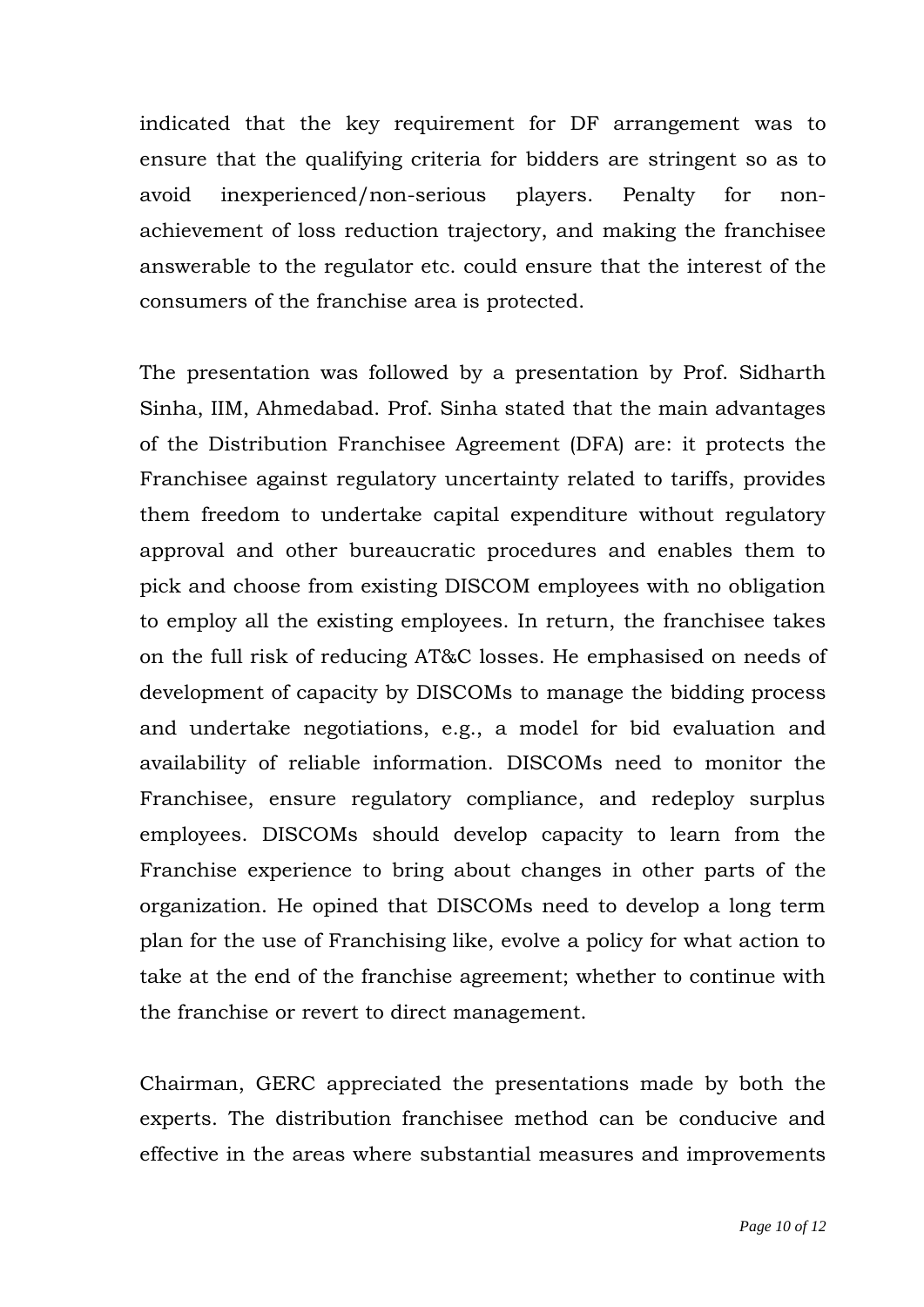are necessary. Chairman, GERC enquired as to whether it is possible to carve out some areas of PGVCL for such experimentation of distribution franchisee. MD, GUVNL and Chief Engineer, PGVCL shall explore such possibility.

# **(Action: PGVCL)**

# **Item No. 12: Presentation on "Water-Energy Nexus" By Dr Kapil Narula of Columbia Water Centre**

Dr. Kapil Narula of Columbia Water Centre made a presentation on the water-energy nexus, a case study of performance as a joint effort by Energy & Petrochemicals Department, GoG, UGVCL, Columbia Water Center and GEDA. The study concentrated on the designing of a model to ensure conservation of ground water and energy saving mechanism particularly where there is rising insecurity in the waterenergy-agriculture-livelihood nexus. He presented a case study of certain locations in North Gujarat where about 800 farmers participated in the said programme. Savings in both ground water as well as energy was highlighted and the use of Tensiometer to gauge the soil moisture was also highlighted. The use of such equipments resulted in savings of 22% of irrigation water and also a large number of units were saved against the benchmark. Chairman, GERC appreciated the efforts and suggested that more detailed study and understanding of the wager-energy-nexus and the corresponding savings both in water and energy should be explored.

#### **Item No. 12: Presentation on "Reduction in T&D losses by Shri Sunil Mishra**

Shri Sunil Mishra, MD of Gintel World made a presentation on the project of smart power that is being propagated internationally. He indicated that his company along with other reputed international